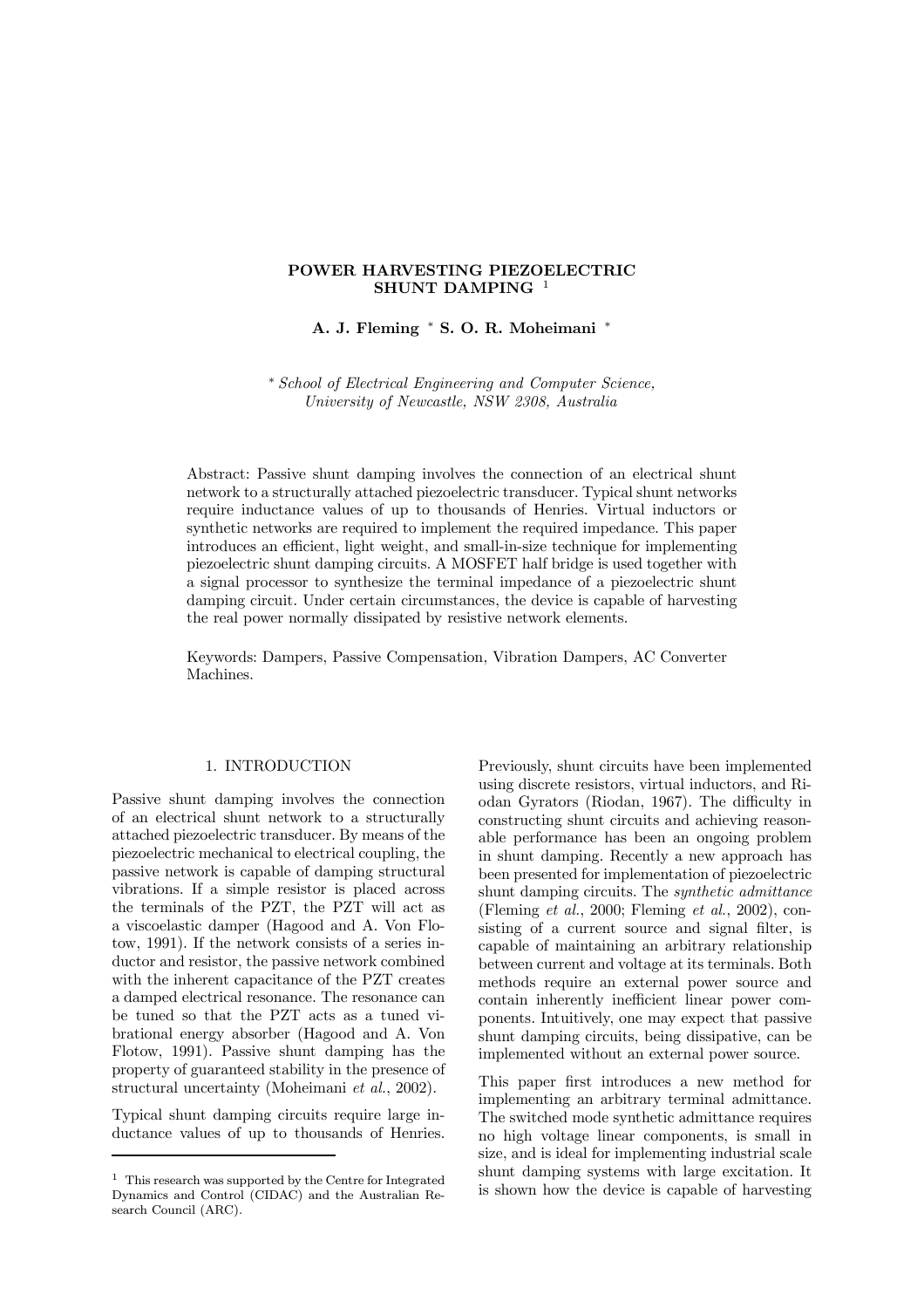power from structural vibrations. Energy that would normally be dissipated by resistive circuit components can be stored for external use.

### 1.1 Piezoelectric Shunt Damping

Single mode damping was introduced to decrease the magnitude of one structural mode (Hagood and Crawley, 1991). Two examples of single mode damping are shown in Figure 1, parallel and series shunt damping. An  $R-L$  shunt circuit introduces an electrical resonance, this can be tuned to one structural mode in a manner analogous to that of a mechanical vibration absorber. Single mode damping can be applied to reduce several structural modes with the use of as many piezoelectric patches and damping circuits.

Problems may result if the piezoelectric patches are bonded to, or imbedded in the structure. First, the structure may not have sufficient room to accommodate all of the patches. Second, the structure may be altered or weakened when the piezoelectric patches are applied. In addition, a large number of patches can increase the structural weight, making it unsuitable for applications such as aerospace.

To alleviate the problems associated with single mode damping, multi-mode shunt damping has been introduced, i.e. the use of one piezoelectric patch to damp multiple structural modes. Several techniques have emerged:

- Current blocking techniques, as presented in (Wu, 1998), are based on placing a number of single mode  $R-L$  branches in parallel, one for each mode to be controlled. Each branch also requires the addition of a parallel  $L - C$ current blocking network to isolate the effect of each branch to a single mode.
- Current flowing techniques, as presented in (Behrens and Moheimani, 2002), are similar to current blocking techniques, a number of single mode branches are connected in parallel. Current flowing networks are used in place of the current blocking networks to isolate adjacent branches. Current flowing shunt damping circuits are of considerably less order than current blocking circuits and hence, prove useful for damping a large number of modes
- By considering the underlying feedback structure associated with piezoelectric shunt damping (Moheimani et al., 2002), a suitable controller is first designed, then used to identify the corresponding shunt admittance.

Typical shunt circuits require large inductance values of up to thousands of Henries. Virtual grounded and floating inductors (Riodan gyrators (Riodan, 1967)) are required to implement the inductor elements. Such virtual implementations



Fig. 1. Parallel (a) and series (b) single mode shunt damping circuits.

are large in size, difficult to tune, and are sensitive to component age, temperature, and non-ideal characteristics.

Piezoelectric patches are capable of generating hundreds of volts for moderate structural excitations. This requires that the entire circuit be constructed from high voltage components. Further voltage limitations arise due to the internal gains of the virtual inductors.

### 1.2 Modelling the Compound System

For generality, we will enter the modelling process with knowledge *a priori* of the system dynamics. As an example we will consider a simply supported beam with two bonded piezoelectric patches, one to be used as a source of disturbance, and the other for shunt damping. The transfer function  $G_{vv}(s)$  from applied actuator voltage to sensor voltage can be derived analytically from the Euler-Bernoulli beam equation (Fuller et al., 1996), or obtained experimentally through system identification (Ljung, 1999; Mckelvy  $et$ al., 1996). Using similar methods, we may obtain the transfer function from an applied actuator voltage to the resulting displacement at a point  $G_{uv}(x, s)$ . Consider Figure 2 where a piezoelectric patch is shunted by an impedance  $Z(s)$ . In reference (Moheimani et al., 2002), the damped system transfer functions  $\tilde{G}_{vv}(s)$ , and  $\tilde{G}_{yv}(x, s)$  are shown to be,

$$
\widetilde{G}_{vv}(s) \triangleq \frac{V_s(s)}{V_a(s)} = \frac{G_{vv}(s)}{1 + G_{vv}(s)K(s)}.\tag{1}
$$

$$
\widetilde{G}_{yv}(x,s) \triangleq \frac{Y(x,s)}{V_a(s)} = \frac{G_{yv}(x,s)}{1 + G_{vv}(s)K(s)}.
$$
 (2)

where  $K(s) = \frac{Z(s)}{Z(s) + \frac{1}{C_{p}s}}$ . Note that  $V_p(s)$  is dynamically equivalent to  $V_s(s)$  (i.e. the open circuit voltage). Using a similar procedure and the principle of superposition, the effect of a generally distributed disturbance force can be included (Moheimani et al., 2002).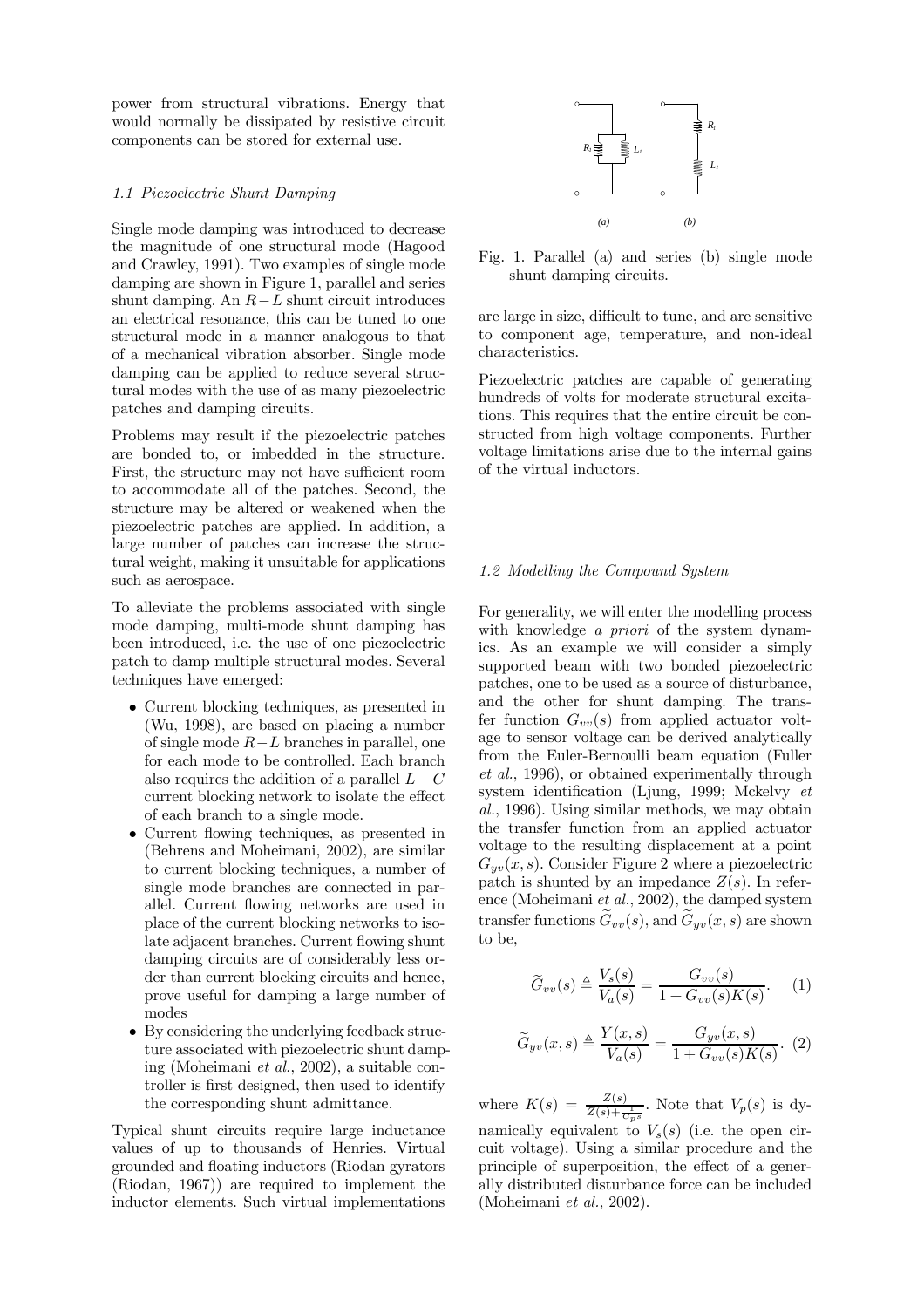

Fig. 2. Structural inputs / outputs.

## 2. THE SWITCHED MODE SYNTHETIC ADMITTANCE

The switched mode synthetic admittance will be introduced as an alternative to the synthetic admittance (Fleming et al., 2000; Fleming et al., 2002).

### 2.1 Device Operation

A simplified circuit diagram of the switched mode admittance is shown in Figure 3. The basic idea is the same as that discussed previously, the device attempts to maintain some arbitrary relationship between voltage and current at its terminals, i.e., between  $i<sub>T</sub>$  and  $v<sub>T</sub>$ .

We begin with some preliminary circuit analysis. In the Laplace domain,

$$
I_T(s) = \frac{V_T(s) - V_{pwm}(s)}{Z_c(s)}.
$$
 (3)

We desire the terminal voltages and currents to be related by some arbitrary function, in this case a terminal impedance  $Z_T$ .

$$
I_T(s) = \frac{1}{Z_T(s)} V_T(s) \tag{4}
$$

Combining (3) and (4) yields the relationship required to maintain (4) at the terminals.

$$
V_{pwm}(s) = V_T(s) \left( 1 - \frac{Z_c(s)}{Z_T(s)} \right). \tag{5}
$$

The reader may recognize the similarity between the circuit on the right hand side of Figure 3 and a controlled single phase switch mode rectifier, or a four quadrant switched mode amplifier. Indeed, the only difference between such devices is the selection of the control impedance and the bridge control algorithm. Although we cannot synthesize  $v_{pwm}(t)$  exactly, we can do so in the average sense. The relationship between the reference signal and the control duty cycle is  $D = \frac{1}{2}$  $\int v_{ref}$  $\frac{v_{ref}}{V_{dc}}+1\Big).$ 



Fig. 3. The switched mode synthetic admittance.

The principle of operation is explained fairly simply. The desired terminal current (a function of the terminal voltage) is synthesized by controlling the average voltage across the impedance  $Z_c$ .

2.1.1. Boost Configuration In this section we consider a specific choice for the control impedance  $Z_c$ , a series connection of an inductor and resistor. In this configuration, the structure of the circuit resembles that of a single phase boost rectifier. The primary motivation is to allow the flow of real and reactive power back to the source.

Assuming that the inductance is large enough to maintain an approximately constant current over the switching interval, when the applied potential  $v_{pwm}$  opposes the current  $i_T$ , the inductor over comes the source potential and forces the current to flow through the anti-parallel diodes back to the source.

This configuration also has the advantage of greatly reducing the high frequency content applied to the piezoelectric transducer. The inherent capacitance of the PZT together with the control impedance creates a second order resonant low pass power filter.

$$
V_T(s) = \frac{\frac{1}{L_c C_p}}{s^2 + \frac{R_c}{L_c} s + \frac{1}{L_c C_p}} V_{pwm}(s)
$$
 (6)

For reasonable values of  $R_c$ ,  $L_c$ , and  $C_p$  (300 -, 0.1 H, 400  $\eta$ F), the filter has a cutoff frequency of around 800  $Hz$ . If we consider a system with a switching frequency of  $8 kHz$ , such a filter would attenuate the fundamental switching component by 40  $dB$ . Taking into account the additional low pass dynamics of the plant, the actual realized disturbance due to switching is negligible.

#### 2.2 Efficiency

If we consider a sinusoidal voltage source  $V_s$ connected to an impedance  $Z_T$ , the real dissipated power is

$$
P_T = \frac{1}{2} |V_s|^2 \operatorname{Re} \left\{ \frac{1}{Z_T} \right\} = \frac{1}{2} \left| \frac{V_s}{Z_T} \right|^2 \operatorname{Re} \left\{ Z_T \right\} (7)
$$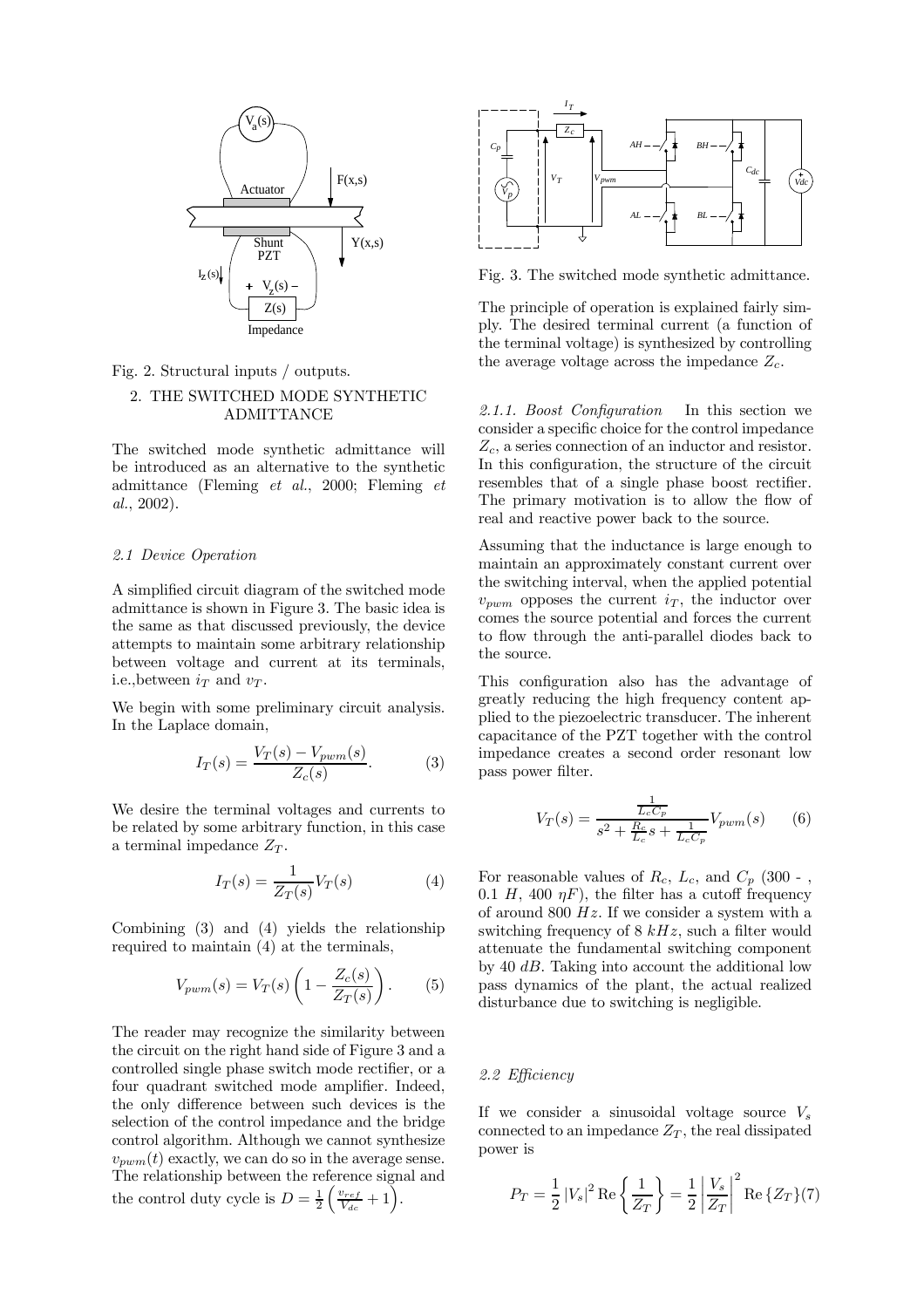We define the efficiency of the switch mode synthetic admittance as the ratio of power absorbed by  $V_{dc}$ , to the power that would normally be dissipated if the impedance  $Z_T$  was implemented using ideal physical components,  $\eta(Z_c, Z_T, \omega) = 100\% \times$  $\frac{P_{V_{dc}}}{P_T}$ . Virtual or linear synthetic implementations will always result in a negative efficiency, i.e., they absorb no real power. In fact, the situation is worse, such implementations must actually supply power to synthesize the flow of apparent power. For our application, i.e., synthesizing inductors to form a highly resonant circuit, the realized efficiency is extremely poor (large and negative).

The quantity  $P_{V_{dc}}$  is computed easily for the boost configuration by performing a power balance. Obviously, the real power as seen from the terminals will be equal to  $P_T$ . The only remaining contribution to the net real power flow is the control impedance,

$$
P_c = \frac{1}{2} \left| \frac{V_s}{Z_T} \right|^2 \text{Re}\left\{ Z_c \right\} \tag{8}
$$

$$
\eta(Z_c, Z_T, j\omega) = 100\% \times \frac{P_T - P_c}{P_T}
$$
\n
$$
\left[\begin{array}{c} \text{Re}\{Z\}\end{array}\right]
$$
\n(9)

$$
=100\% \times \left[1 - \frac{\text{Re}\left\{Z_c\right\}}{\text{Re}\left\{Z_T\right\}}\right]. (10)
$$

The best efficiency  $(100\%)$  is achieved if the control impedance contains no real component. If the control impedance has a larger real component than the terminal impedance, the efficiency is negative, i.e., the source  $V_{dc}$  must supply real power to the system.

## 2.3 Practical Advantages and Considerations

The switched mode synthetic admittance has a number of advantages over its linear counterpart. Some difficulties also arise that are not present in the linear case.

2.3.1. Cost Discrete power switches can be obtained for a fraction of the cost of HV linear components.

2.3.2. Size / Density The switching circuit shown in Figure 3 does not dissipate any real or reactive power flowing between the source and the controlling impedance. There is also no requirement for quiescent or bias current. Coupled with the small physical size of power switches, a low heat dissipation allows the circuit to be manufactured in an extremely small enclosure. Another significant factor is the size of the power supply. In the linear case, a large supply is required to power the components and to supply reactive power to the structure. As we have seen, in the switching case, not only is the power supply small, but if the synthesized terminal impedance has a larger real component than the controlling impedance, no power supply is required at all. The reverse is infact true, the circuit itself becomes a high voltage power supply.

2.3.3. Control Conditioning The switched mode synthetic admittance manipulates the terminal current by controlling the average voltage across a control impedance  $Z_c$ , In practice, the problem must be conditioned so that the expected current range results in realizable voltage differences across the control impedance. We can derive the voltage conditioning ratio,  $\frac{V_{pwm}(s)}{V_T(s)} = 1 - \frac{Z_c(s)}{Z_T(s)}$  $\frac{Z_c(s)}{Z_T(s)}$ . At a specific frequency, the problem is easily conditioned by ensuring  $|Z_c(s)| \gg |Z_T(s)|$ , i.e., by choosing a control impedance much greater in magnitude than  $Z_T(s)$ . Another simple technique is to design  $Z_c(s)$  having an opposite or significantly different phase angle with respect to  $Z_T(s)$ . In the boost configuration, we are limited in choice to an inductor and resistor.

The impedance of passive shunt damping circuits is typically comprised of inductive resistive branches. In the active frequency range, the reactance of each branch is heavily dominated by the inductor, this is expected as resonant circuits operate at very low power factors (implying small real impedance).

We must consider a number of factors: For ef ficiency we wish to keep the control resistance  $R_c$  small. If  $R_c$  is small, the only way to increase the control impedance, is to increase the size of the inductance  $L_c$ . As both the control and terminal impedance have a similar impedance angle (approximately  $+\pi$ ), we cannot improve the control conditioning by relying on a phase difference. Thus, to obtain a well conditioned voltage drop across the control impedance  $Z_T$ , the control inductance must be a reasonable fraction of the terminal inductance. e.g.,  $L_c = \frac{L_T}{10}$ .

Multimode shunt circuits include at least one inductance per branch, in this case, we must consider the lowest frequency branch, (the branch with the greatest inductance). All higher frequency branches will have an improved condition ratio.

2.3.4. Common Mode Instrumentation Performance The operation of the circuit requires the return terminals of the PZT and  $V_{dc}$  to be electrically isolated. Preferably, the acquisition of  $v_T$  should be performed using a circuit completely isolated from both references. As this is impossible in practice, the instrumentation amplifier must have a high common mode rejection ratio to attenuate components resulting from the varying potential between the two references.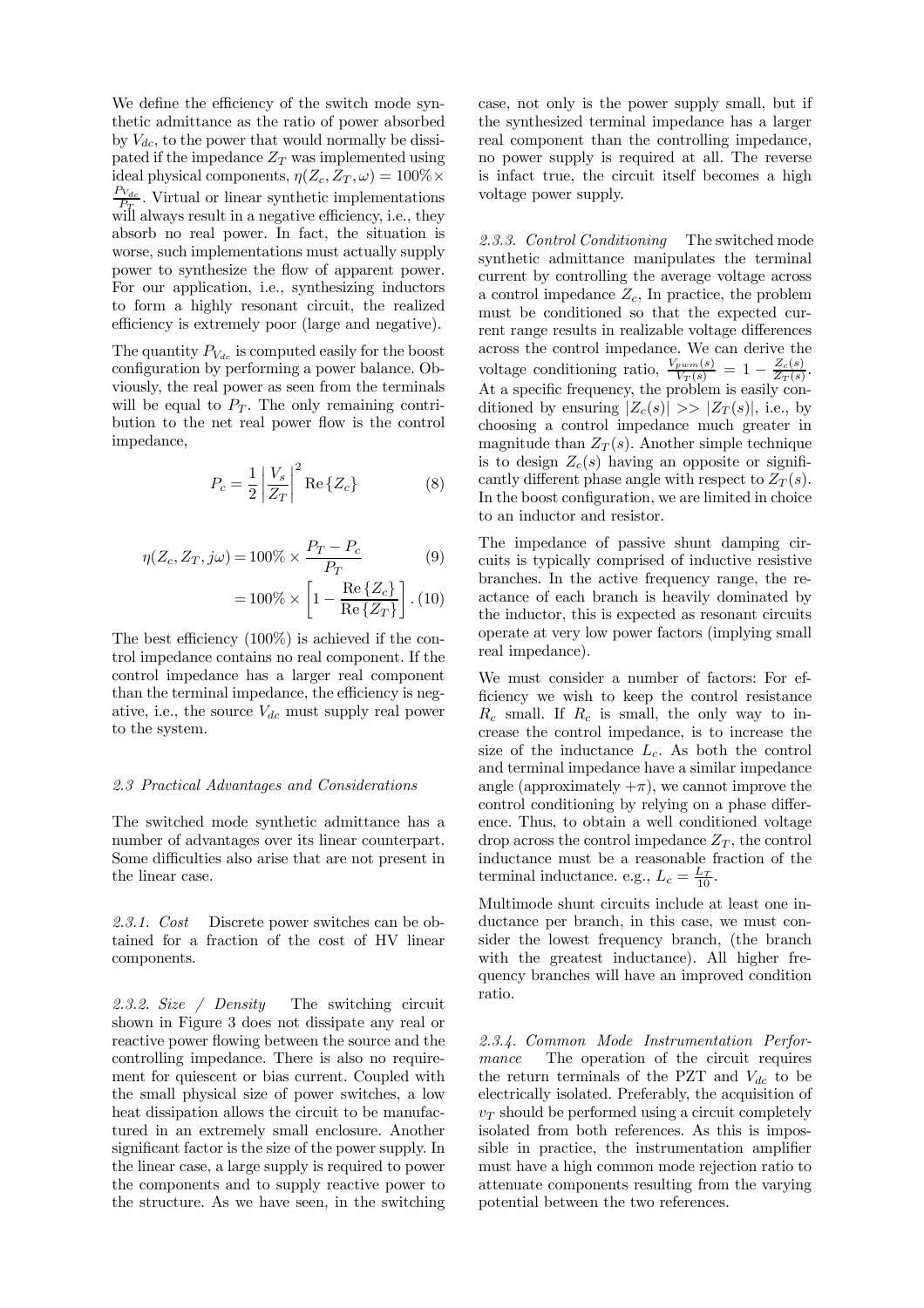#### 3. POWER HARVESTING

As we have mentioned, the switched mode synthetic admittance is capable of absorbing energy from an electrical source.

According to (Fleming and Moheimani, 2002), the damped system transfer function from an applied actuator voltage to the measured output  $V_z$ , is

$$
G_{v_Z v} = \frac{V_z(s)}{V_a(s)} = \frac{K(s)G_{vv}(s)}{1 + K(s)G_{vv}(s)} \tag{11}
$$

where  $K(s)$  is defined in Section 1.2. Given the damped terminal voltage (11), and the operating efficiency  $(10)$ , we can quantify the harvested real power. At a specific frequency, the real power dissipated by the terminal impedance is,

$$
P_T(j\omega) = \frac{1}{2} |V_Z(j\omega)|^2 \operatorname{Re} \left\{ \frac{1}{Z_T(j\omega)} \right\} \tag{12}
$$

thus,

$$
P_{V_{dc}}(j\omega) = \eta \frac{1}{2} \left| \frac{V_z(j\omega)}{Z_T(j\omega)} \right|^2 \text{Re}\left\{ Z_T(j\omega) \right\} \tag{13}
$$

$$
1 \left| V_z(j\omega) \right|^2 \text{Re}\left\{ Z_T(j\omega) - Z_j(j\omega) \right\}
$$

$$
= \frac{1}{2} \left| \frac{V_z(j\omega)}{Z_T(j\omega)} \right| \left[ \text{Re} \left\{ Z_T(j\omega) - Z_c(j\omega) \right\} \right]
$$

where  $V_z(s) = G_{v_z v}(s) V_a(s)$ , and  $\eta$  denotes  $\eta(Z_c, Z_T, j\omega).$ 

## 4. EXPERIMENTAL RESULTS

The switched mode synthetic admittance will now be employed to implement a two mode current blocking piezoelectric shunt damping circuit designed to damp the second and third modes of an experimental simply supported beam. In theory, the circuit is capable of harvesting power from the structure. To date, practical difficulties have avoided such operation.

The problems with power harvesting are due mainly to the highly reactive nature of piezoelectric shunt damping circuits. In the frequency range of interest, the impedance of a typical shunt circuit results in a net power flow that is  $90-99$ % reactive. Thus, to harvest power, the device must efficiently recycle reactive power and absorb only the minute amount of real power that would normally be dissipated by the resistance. In practice, loses due to switching, imperfect boost inductors, and other parasitic effects make such ideal operation impossible.

## 4.1 Experimental Setup

The experimental beam is a uniform aluminum bar with rectangular cross section and experimentally pinned boundary conditions at both ends. A

| Length, $L$           | $0.6\ m$                 |
|-----------------------|--------------------------|
| Width, $w_b$          | $0.05$ $m$               |
| Thickness, $h_h$      | $0.003 \; m$             |
| Youngs Modulus, $E_h$ | $65 \times 10^9$ $N/m^2$ |
| Density, $\rho$       | $2650 \ kg/m^2$          |

Table 1. Experimental Beam Parameters

| Length                         | $0.070$ $m$                   |
|--------------------------------|-------------------------------|
| Charge Constant, $d_{31}$      | $-210 \times 10^{-12}$ m/V    |
| Voltage Constant, $q_{31}$     | $-11.5 \times 10^{-3}$ $Vm/N$ |
| Coupling Coefficient, $k_{31}$ | 0.340                         |
| Capacitance, $C_p$             | $0.105 \mu F$                 |
| Width, $w_s w_a$               | 0.025 m                       |
| Thickness, $h_s$ $h_a$         | $0.25 \times 10^{-3}$ m       |
| Youngs Modulus, $E_s E_a$      | $63 \times 10^9 \ N/m^2$      |
| _____                          | $\overline{\phantom{a}}$      |

|  | Table 2. Piezoelectric Transducer Prop- |  |
|--|-----------------------------------------|--|
|  | erties                                  |  |

pair of piezoelectric ceramic patches (PIC151) are attached symmetrically to either side of the beam surface. One patch is used as an actuator and the other as a shunting layer. Physical parameters of the experimental beam and piezoelectric transducers are summarized in Tables 1 and 2. Note that the location of the piezoelectric patch offers little control authority over the first mode. In this work, the structures second and third modes are targeted for reduction.

The displacement and voltage frequency responses are measured using a Polytec scanning laser vibrometer (PSV-300) and a HP spectrum analyzer (35670A).

#### 4.2 Damping Performance

In reference (Fleming et al., 2002), a piezoelectric shunt damping circuit is designed to minimize the H2 norm of the compound beam described in Section 4.1. The switched mode admittance, with a control impedance of 67  $mH + 33 k$ -, is connected to the piezoelectric transducer and used to implement the shunt circuit.

The experimental open and closed loop transfer functions from an applied actuator voltage to the displacement at a point  $G_{\nu\nu}(x = 0.17 \, m, s)$  are shown in Figure 4. The amplitudes of the second and third modes are reduced by 21.6 and 21.3 dB respectively.

To analyze the linearity of the switched mode implementation, a sine wave was applied at the second mode resonance frequency, the power spectral density of the resulting voltage applied to the piezoelectric transducer is shown in Figure 5. The harmonic content and switching noise applied to the piezoelectric transducer is negligible  $(< 60$ dB).